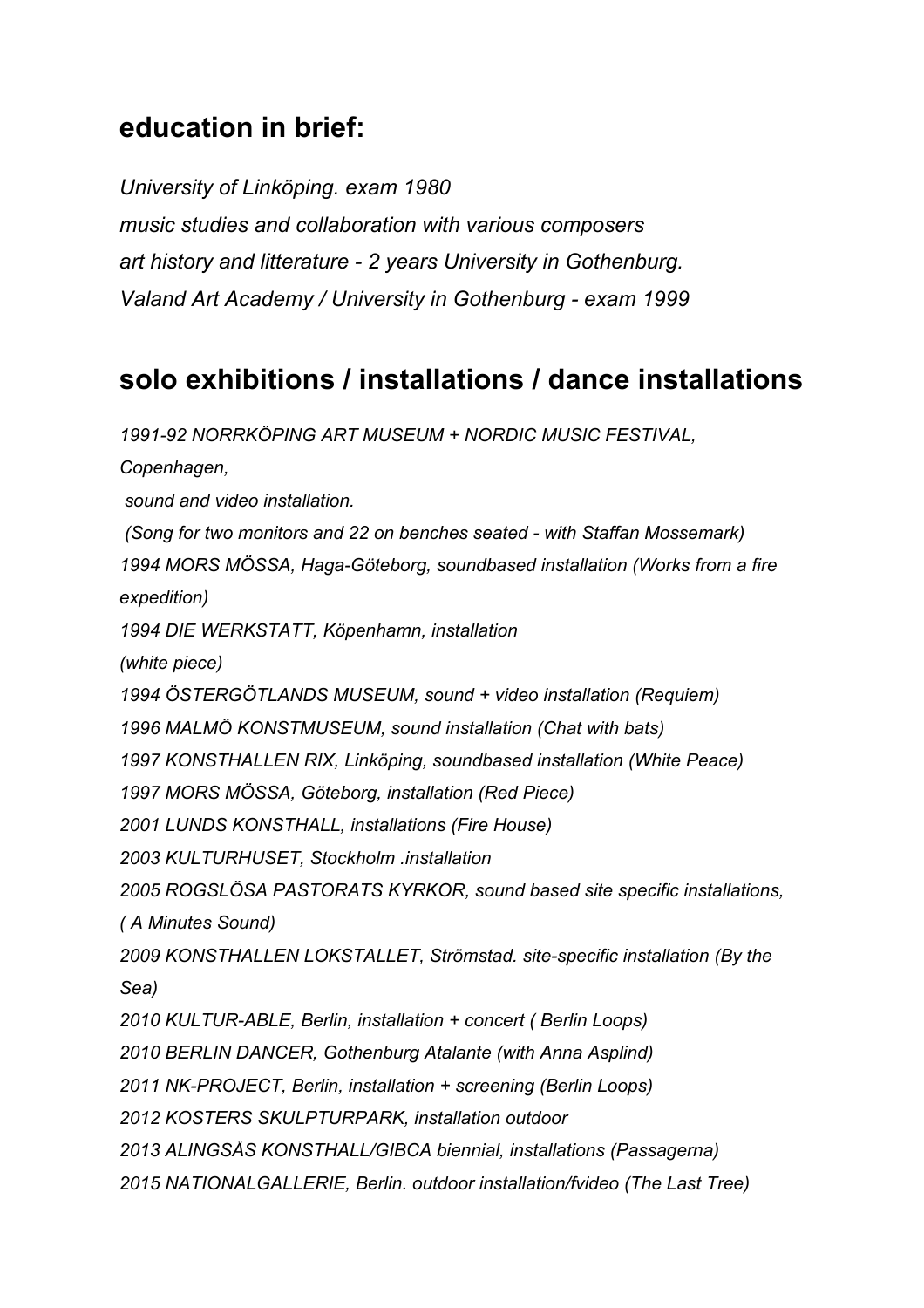*2015 VITLYCKE CENTRE FOR PERFORMING ARTS, cinematic dance installation with live electronics with Juliane Bauer (Das Berliner Requiem) 2016 TEMPELHOFER FELD, Berlin, sound installation/video (Lerchen) 2016 KONSTHALLEN LOKSTALLET, dance installation, C-Company (Strandhugg) 2017 KOSTERHAVETS NATIONALPARK/GALLERI OIJENS, outdoor site-specific dance and soundinstallation, with Sabine Vogel + C-Company (Strandhugg # 2) 2019 KONSTEPIDEMIN, video installations (Songs From a Past Shoreline) 2020 UFERSTUDIOS, Berlin, dance installation with live electronics ,C-Company (A Berlin Poem) 2021 URSHOLMEN/KOSTER site-specific installations (Seaside Pieces) 2022 UFERSTUDIOS, Berlin, C-Company (Seaside) 2023 BETHANIEN, Berlin (Berlin Loops)*

## **album releases**

*2000 Fire Symphony (firework edition records) 2005 A Minute ́s Sound (firework edition records) 2007 Meditations From a Sound (firework edition records) 2021 Songs From a Past Shoreline (wow recordings) 2023 Metamorphoses (wow recordings)*

## **art films**

*2012 BERLIN DANCER, Göteborgs Film Festival 2013 THE PASSAGES, GIBCA, Gothenburg International Art Biennial 2019 A BERLIN DIARY, Berlin independent film festival - Babylon KIno 2020 MÖRHOLMEN REVISITED, Screendance Film Festival, Stocholm + world tour (nominated for prize) 2020 SEASIDE HAIKUS, Kulturhöst Koster (VGR kulturutveckling) 2022 S-BAHN-POETRY, social media 2022 SONGS FROM A PAST SHORELINE, Passagen konsthall, Linköping*